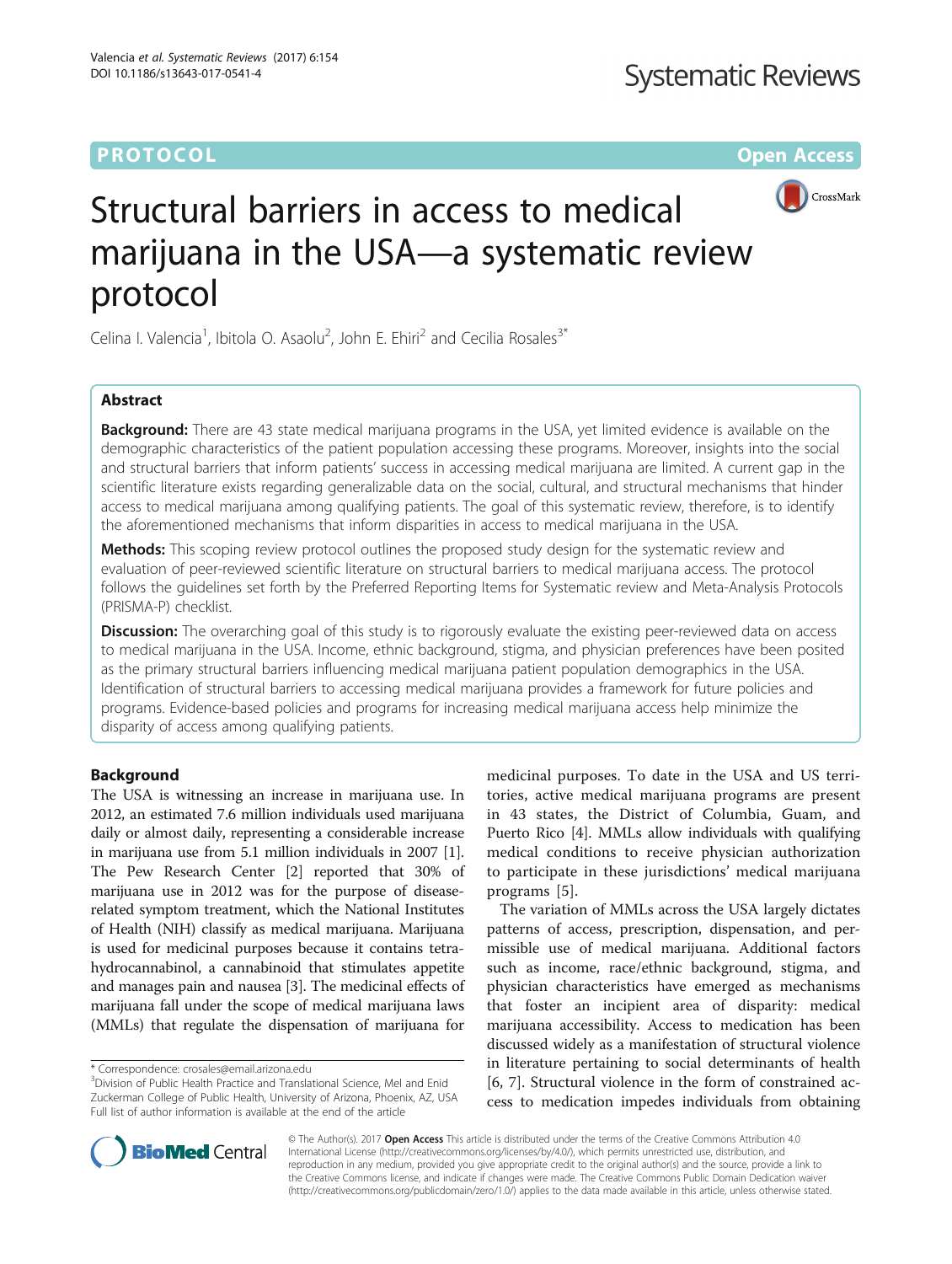the necessary provisions for their health and well-being. This review will focus on the interactions among the ways in which MML constrains access to medical marijuana among traditionally vulnerable and underserved populations. The following section provides a brief discussion of what is currently known regarding structural barriers to medical marijuana use.

## Race or ethnic background

Medical marijuana use is predominant among white Americans, and less likely among Latino, Asian, and foreign-born individuals [[8, 9\]](#page-7-0). There are few insights into why racial minorities in the USA have lower prevalence of medical marijuana use. Reinarman et al. [[10](#page-7-0)] attribute the underrepresentation of Latinos' use of medical marijuana to being a consequence of exclusionary immigration policies that hinder their participation in governmental programs [\[11](#page-7-0), [10](#page-7-0)]. Due to the fear of immigration, certain ethnic minorities may not seek medical marijuana use despite their qualifying health conditions [\[10\]](#page-7-0). The association between race/ethnicity and levels of disposable income is cited as an underlying reason for why ethnic minorities in general might be less likely to use medical marijuana [\[12](#page-7-0), [10\]](#page-7-0). Marijuana possession remains a federal crime, and ethnic minorities continue to be charged significantly more frequently than white males for marijuana-related offenses [\[13](#page-7-0)]. Therefore, the higher likelihood of ethnic minorities, such as Latinos and African Americans, being targeted by law enforcement or facing legal consequences for involvement with marijuana could also deter their use of medical marijuana [\[13](#page-7-0)].

#### Socioeconomic background

Medical marijuana use is more common among individuals who are employed, have health insurance, and earn high incomes. For example, California residents earning over \$60,000 are most likely to use medical marijuana [[8\]](#page-7-0). Similarly, a major proportion (64.8%) of medical marijuana patients in medical marijuana assessment clinics across California reported being employed while almost three quarters (73.4%) of them had private health insurance [\[10\]](#page-7-0).

Issuance of medical marijuana cards across states with MMLs usually has a financial cost. In certain cases, states may provide a cost subsidy for medical marijuana users who also qualify for federal assistance programs such as Medicaid or the Supplemental Nutrition Assistance Program (SNAP). In Arizona, for instance, the standard fee is \$150.00 for both initial and renewal registrations for the state's medical marijuana program; registrants must also have a valid referral from an authorized medical provider [\[14\]](#page-7-0). Neither the cost of receiving a medical provider referral nor the state registration fee is covered by health insurance. If the qualifying patient is currently participating in SNAP, they may register at a subsidized rate of \$75.00 [\[14\]](#page-7-0). Thus, without sufficient disposable income, health insurance, or subsidies, individuals with qualifying medical conditions may be unable to participate in the medical marijuana program offered by their jurisdiction.

## Stigma

Stigma associated with possessing and using marijuana could further deter individuals from considering medical marijuana. For instance, the fear of labels such as "junkie" or "stoner" may dissuade patients with qualifying medical conditions from discussing medical marijuana use with their healthcare provider [\[15](#page-7-0)]. This fear could also prevent qualifying patients from visiting a licensed dispensary to purchase marijuana [[15](#page-7-0)]. Statutes legalizing medical marijuana could reduce the stigma associated medical marijuana use due to the sheer increase in its availability (Pacula et al. [\[16\]](#page-7-0)) and resulting social acceptability [[5](#page-7-0)].

## Physicians

Another predictor of medical marijuana initiation and continuous use is physician attitudes. Under many state medical marijuana programs, a licensed physician must certify that a patient has a qualifying medical condition before that patient can access medical marijuana [\[3](#page-7-0)]. Depending on their source of information, physicians can be ambivalent about making these recommendations. In fact, many physicians cite the physical and mental health risks of medical marijuana as deterrents to recommending qualified patients [[3\]](#page-7-0).

Two further significant drawbacks to recommending medical marijuana are its classification as a "schedule I illegal drug" by the U.S. Drug Enforcement Administration and its unapproved status by the Federal Drug Administration [\[3](#page-7-0)]. The potential for physicians to resist recommending medical marijuana use is also identified in the literature. For example, 39% of specialists and 34% of primary care physicians in Delaware reported being "very unlikely" to authorize eligible patients for medical marijuana [[17\]](#page-7-0). In addition, Satterlund et al. [[15](#page-7-0)] found that patients do not initiate medical marijuanarelated conversations with their primary care provider because of anticipated negative responses.

No previous systematic reviews have been conducted to assess the relative importance of the afore-discussed factors in influencing access to medical marijuana in the USA. Thus, the objective of this review is to summarize and critically appraise information regarding structural barriers to medical marijuana use in the USA (Arksey and O'Malley, [\[18](#page-7-0)]). The review will draw from the literature on the social determinants of health to identify established barriers of access to medication [\[7](#page-7-0)]. The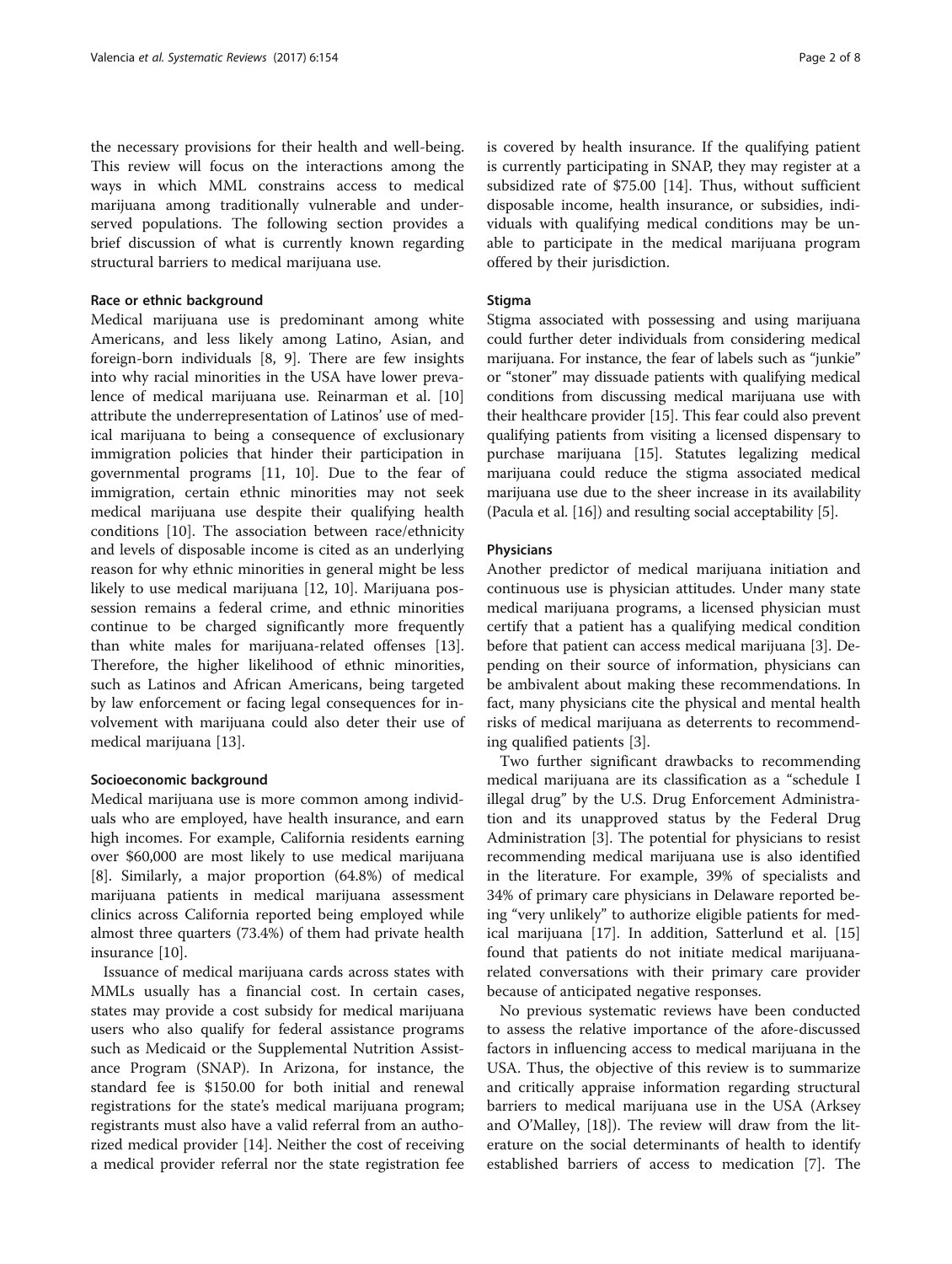structural barriers to access framework builds on the acknowledgment of structural violence as an impediment to health provisions [[6\]](#page-7-0). Structural barriers in access to medical marijuana use in the USA have not been comprehensively analyzed, creating a gap in the literature. As medical marijuana programs proliferate across the USA, it is imperative to identify mechanisms driving the disparities to accessing this form of treatment. This review seeks to generate scientific evidence to fill the current gap in the literature, inform evidence-based policies and programs, and stimulate collective public health discourse on medical marijuana. Tackling structural barriers to medical marijuana access encourages equity across all adult patient population and aligns with the fundamental pursuit of public health research and practice.

## Methods

## Inclusion criteria

## Type of studies

The primary outcome identified by qualifying studies must be medical marijuana or medical cannabis. All research designs and studies using either qualitative or quantitative methodologies are eligible for inclusion in this review. Included studies must be peer-reviewed scientific investigations of social, economic, and/or cultural processes in the USA which are likely to be structural barriers to accessing medical marijuana. Excluded from this review are studies that focused on addiction or recreational marijuana use, as they fall outside the scope of legal medical marijuana programs in the USA.

## Type of participants

Only studies limited to populations residing in the USA and its territories will be considered in this review. This geographical restriction relates to the review's focus on access disparities as a result of social, economic, and/or cultural processes in the USA. Study populations must also meet all legal requirements set forth by state or jurisdiction medical marijuana programs. Since the objective of this review is to identify sociodemographic factors that may increase disparity in medical marijuana use and access, it is vital to allow for an in-depth consideration of all sociodemographic information that emerges from the literature. Therefore, this review will not place restrictions on demographics or social factors contained within any study's population.

## Type of outcome measures

The primary outcome of this study is to identify the social, economic, and cultural processes in the USA, which could serve as structural barriers to accessing medical marijuana programs. Social determinants of health—including education, employment, race, and healthcare—will be emphasized.

## Search methods

To identify studies that reported on social, economic, and cultural processes that could serve as structural barriers to accessing medical marijuana programs in the USA, the following six electronic databases will be searched: PubMed, Embase, CINAHL, PsycINFO, EBSCO, and Web of Science. Since the review will focus solely on studies conducted in the USA, we anticipate that articles found in this search will be published in English. The searches will be coordinated by the University of Arizona College of Public Health librarian. Details of the terms and concepts that will be searched are presented in Appendix [2.](#page-5-0)

The study did not require Institutional Review Board approval as it is a secondary analysis of peer-reviewed literature; no human subjects are involved. The study adheres to the conventions set forth in the PRISMA-P guidelines (Appendix [1](#page-4-0)).

## Data collection and analysis

## Selection of studies

Two reviewers (CIV and IOA) will be assigned to conduct independent screening of all eligible articles. Each reviewer will assess article abstracts against the aforementioned inclusion and exclusion criteria in this protocol. Following this initial review, the reviewers will meet to compare their determinations.

Furthermore, reviewers will confirm agreement of all article categorizations. In instances where the reviewers disagree, they will discuss their reasons for differing categorizations. If reviewers are unable to come to agreement, the matter will be deferred to the senior members (JEE and CR) of the research team for their executive decision. Articles with unavailable abstracts will be requested through the University of Arizona's Interlibrary Loan (ILL) program. If the article is not available via ILL, the research team will contact the article's corresponding author for an electronic and/or hard copy of the article. Articles that cannot be obtained through either of these mechanisms will be excluded from the study.

The second review step will consist of the reviewers independently screening full article manuscripts. Afterwards, the two reviewers will meet to compare determinations for inclusion or exclusion. The reviewers will discuss article categorizations based on independent review and submit included studies to senior researchers for final assessment. Subsequently, the data extraction and management phases of the review will commence.

EndNote will be used as the reference management software. Microsoft Excel spreadsheets will be used to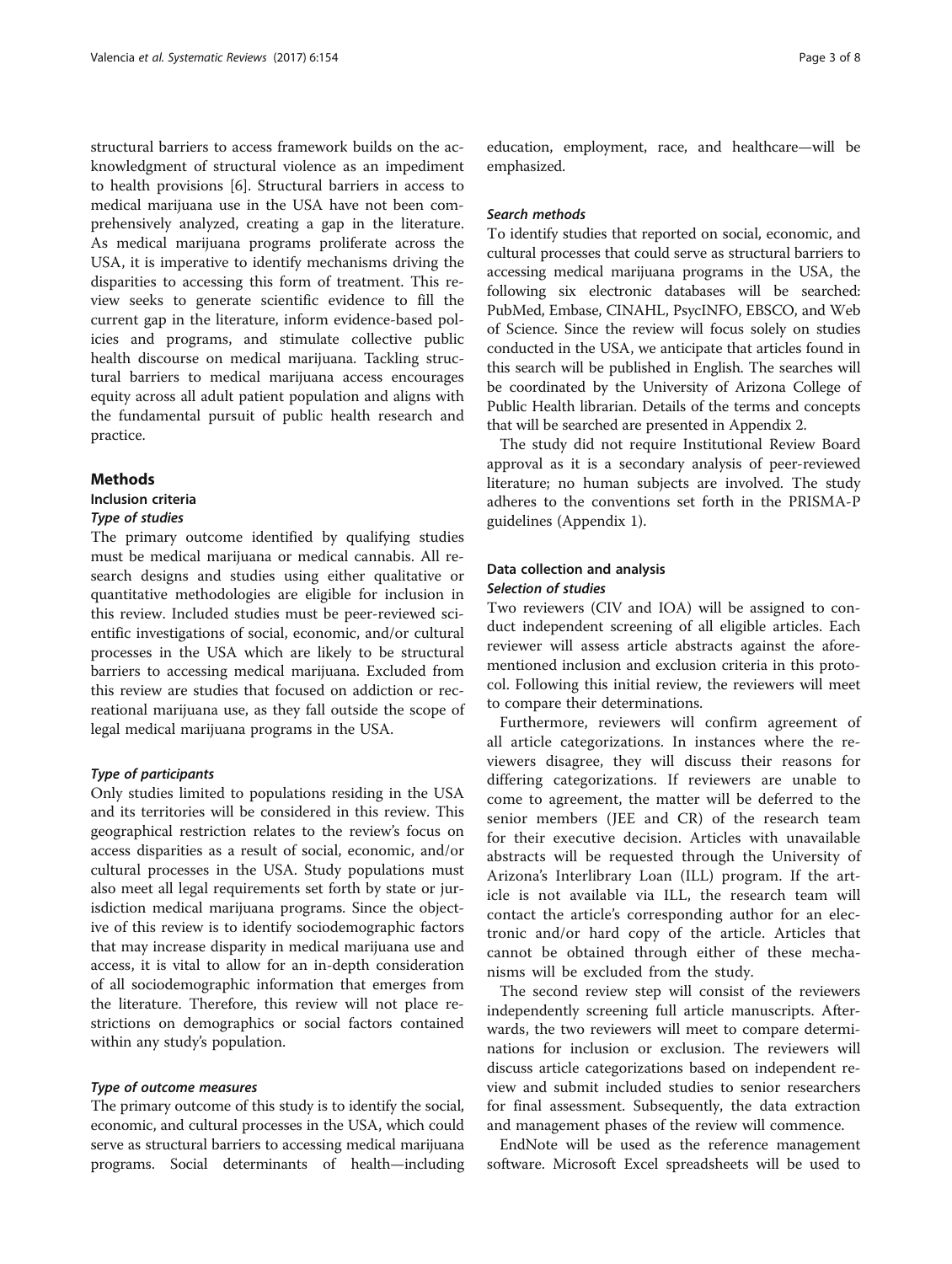manage inclusion and exclusion during the initial review phase.

#### Assessment of publication and reporting bias

Publication bias, a form of reporting bias, arises when the dissemination of research findings is influenced by the nature and direction of results [[19](#page-7-0)]. To address publication bias in the review, we will conduct an exhaustive search of major electronic databases in order to identify all potentially eligible studies. Further, to reduce bias towards reports that are abstracted in mainstream databases, the search will be extended to include Google, Google Scholar, and the gray literature. To obtain information on completed and ongoing studies, we will hand-search reference lists of identified articles, and contact investigators and organizations whose research or programs relate to access to medical marijuana. It is common knowledge that studies which yield statistically significant results are more likely to be reported than those with non-significant findings. To address reporting bias in this review, we will, where possible, compare and discuss the strength, as well as pattern of evidence from studies published in mainstream journals to those published in the gray literature. Where necessary, we will approach authors for full data from their results so we can assess and come to informed decision regarding the nature and strength of the evidence reported by the authors.

#### Assessment of study quality

We will assess the quality of case-control and cohort studies using the Newcastle Ottawa Scale [\[20](#page-7-0)]. For casecontrol studies, we will assess the adequacy of case and control definition, representativeness of the cases, whether controls were derived from the same population as cases, comparability of cases and controls on the basis of design and analyses, and ascertainment of exposure and non-response rates. For cohort studies, we will assess the representativeness of the exposed cohort in the study setting, the selection of the non-exposed cohort, ascertainment of exposure, demonstration that the outcome of interest was not present at start of the study, comparability of cohorts on the basis of design and analyses, outcome assessment, and adequacy of follow-up [[20\]](#page-7-0). After this assessment process, we will assign a composite quality score of 0 to 9. Studies that score less than 6 will be judged to be of low quality.

For cross-sectional studies, we will use the guidelines for critical appraisal developed by the National Collaborating Center for Environmental Health [\[21](#page-7-0)]. We will assess representativeness of study participants; methods for ascertaining exposure; comparability of exposure groups in terms of age, sex, socio-economic status, and non-response bias; determination and validation of outcomes; internal validity; and how confounding factors

Qualitative studies will be appraised using the checklist for appraisal of qualitative research developed by the Critical Appraisal Skills Programme (CASP), Oxford, UK [[22\]](#page-7-0). The CASP tool assesses the methodological strength of qualitative studies and consists of ten questions that are designed to evaluate conceptual strength, relevance, and methodological rigor (including method of sample selection, data collection, data analysis, and statement of findings) (Kuper, Lingard, & Levinson, [[23\]](#page-7-0)), as well as overall contribution to existing knowledge or understanding [\[22](#page-7-0)].

Since the proposed review does not include a metaanalysis, this protocol could not be registered with PROSPERO.

## Data synthesis

Since we anticipate both qualitative and quantitative studies as being eligible for this review, it is unlikely that available data will permit meta-analysis and assessment of treatment effects. To synthesize quantitative data, we will first prepare tabular summaries of the included studies' characteristics. We will then appraise the data by type of design (including quality of design and methods); objectives; participants and settings; assessed outcomes; findings (including category, and correlates of barriers identified); and strengths, limitations, and value to existing body of knowledge. Guided by the review's objectives and assessed outcome measures, we will synthesize qualitative data using the framework method of evidence synthesis for the systematic review of qualitative evidence. Details of this approach have been described elsewhere [\[24, 25\]](#page-7-0). Data synthesis will also include an examination of gaps in evidence and potential directions for research to address such gaps.

## **Discussion**

Despite the proliferation of MMLs, many patients with qualifying medical conditions lack access to medical marijuana. This review will identify barriers to medical marijuana among individuals living in states and territories with MMLs in the USA. This review will employ the structural violence framework to identify extrinsic factors that may serve as barriers to medical marijuana among patients with underlying conditions [[26](#page-7-0)]. It is hoped that the structural violence framework will help bridge the gap between the proliferation of MMLs and lack of access to medical marijuana. Details on specific barriers to medical marijuana use will inform policymakers, clinicians, and patient advocates in efforts to eliminate these highlighted barriers.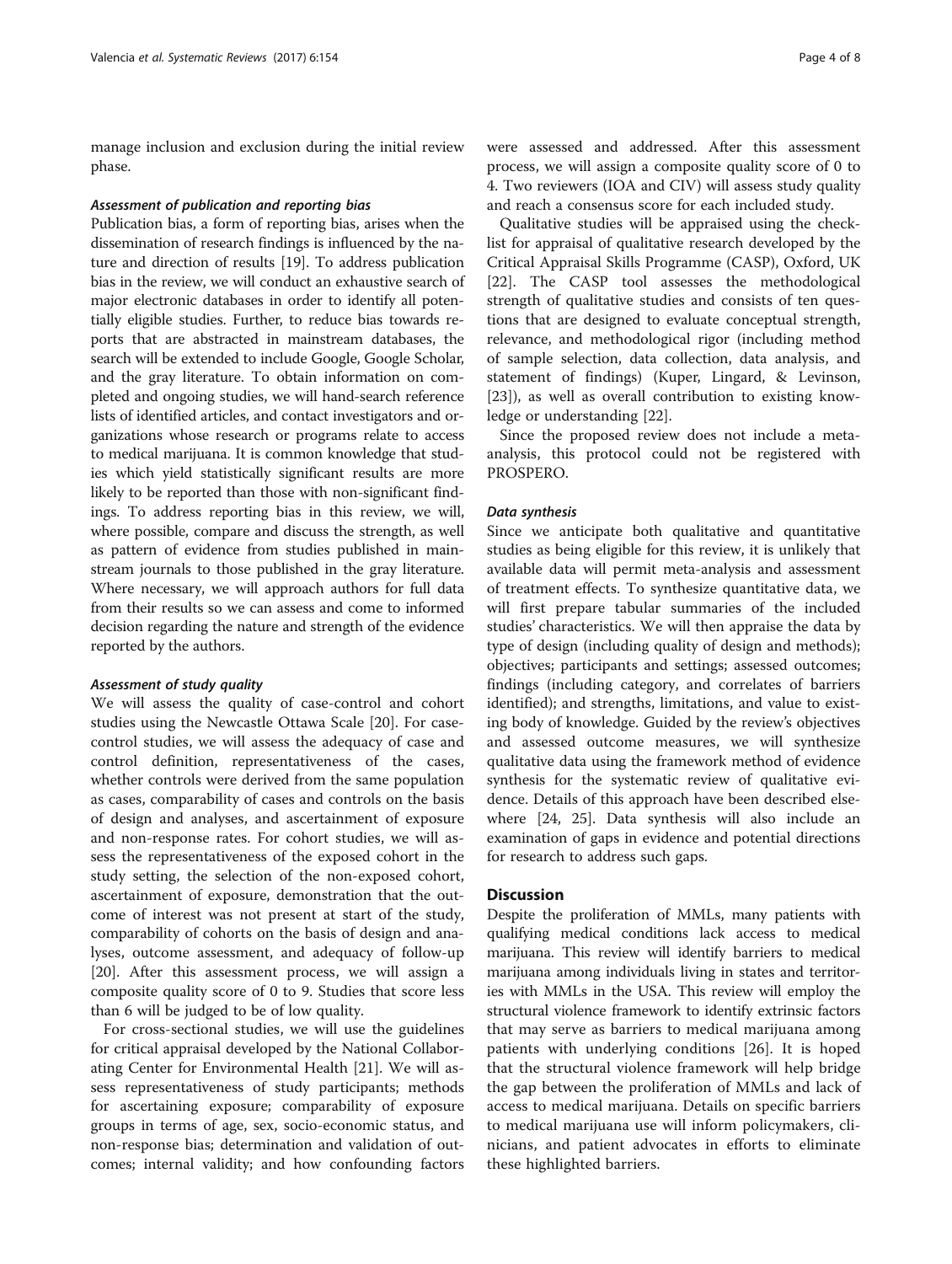## <span id="page-4-0"></span>Appendix 1

Table 1 PRISMA-P (Preferred Reporting Items for Systematic review and Meta-Analysis Protocols) 2015 checklist: recommended items to address in a systematic review protocol

| Section and topic                  | Item No.        | Checklist item                                                                                                                                                                                                                                         |  |
|------------------------------------|-----------------|--------------------------------------------------------------------------------------------------------------------------------------------------------------------------------------------------------------------------------------------------------|--|
| ADMINISTRATIVE INFORMATION         |                 |                                                                                                                                                                                                                                                        |  |
| Title:                             |                 |                                                                                                                                                                                                                                                        |  |
| Identification                     | 1a              | Identify the report as a protocol of a systematic review                                                                                                                                                                                               |  |
| Update                             | 1b              | If the protocol is for an update of a previous systematic review, identify as such                                                                                                                                                                     |  |
| Registration                       | $\overline{2}$  | If registered, provide the name of the registry (such as PROSPERO) and registration number                                                                                                                                                             |  |
| Authors:                           |                 |                                                                                                                                                                                                                                                        |  |
| Contact                            | 3a              | Provide name, institutional affiliation, e-mail address of all protocol authors; provide physical<br>mailing address of corresponding author                                                                                                           |  |
| Contributions                      | 3b              | Describe contributions of protocol authors and identify the guarantor of the review                                                                                                                                                                    |  |
| Amendments                         | 4               | If the protocol represents an amendment of a previously completed or published protocol,<br>identify as such and list changes; otherwise, state plan for documenting important protocol<br>amendments                                                  |  |
| Support:                           |                 |                                                                                                                                                                                                                                                        |  |
| Sources                            | 5a              | Indicate sources of financial or other support for the review                                                                                                                                                                                          |  |
| Sponsor                            | 5b              | Provide name for the review funder and/or sponsor                                                                                                                                                                                                      |  |
| Role of sponsor or funder          | 5c              | Describe roles of funder(s), sponsor(s), and/or institution(s), if any, in developing the protocol                                                                                                                                                     |  |
| <b>INTRODUCTION</b>                |                 |                                                                                                                                                                                                                                                        |  |
| Rationale                          | 6               | Describe the rationale for the review in the context of what is already known                                                                                                                                                                          |  |
| Objectives                         | 7               | Provide an explicit statement of the question(s) the review will address with reference to<br>participants, interventions, comparators, and outcomes (PICO)                                                                                            |  |
| <b>METHODS</b>                     |                 |                                                                                                                                                                                                                                                        |  |
| Eligibility criteria               | 8               | Specify the study characteristics (such as PICO, study design, setting, time frame) and report<br>characteristics (such as years considered, language, publication status) to be used as criteria<br>for eligibility for the review                    |  |
| Information sources                | 9               | Describe all intended information sources (such as electronic databases, contact with study<br>authors, trial registers or other gray literature sources) with planned dates of coverage                                                               |  |
| Search strategy                    | 10              | Present draft of search strategy to be used for at least one electronic database, including<br>planned limits, such that it could be repeated                                                                                                          |  |
| Study records:                     |                 |                                                                                                                                                                                                                                                        |  |
| Data management                    | 11a             | Describe the mechanism(s) that will be used to manage records and data throughout the review                                                                                                                                                           |  |
| Selection process                  | 11 <sub>b</sub> | State the process that will be used for selecting studies (such as two independent reviewers)<br>through each phase of the review (that is, screening, eligibility and inclusion in meta-analysis)                                                     |  |
| Data collection process            | 11c             | Describe planned method of extracting data from reports (such as piloting forms, done<br>independently, in duplicate), any processes for obtaining and confirming data from investigators                                                              |  |
| Data items                         | 12              | List and define all variables for which data will be sought (such as PICO items, funding sources),<br>any pre-planned data assumptions and simplifications                                                                                             |  |
| Outcomes and prioritization        | 13              | List and define all outcomes for which data will be sought, including prioritization of main and<br>additional outcomes, with rationale                                                                                                                |  |
| Risk of bias in individual studies | 14              | Describe anticipated methods for assessing risk of bias of individual studies, including whether this<br>will be done at the outcome or study level, or both; state how this information will be used in<br>data synthesis                             |  |
| Data synthesis                     | 15a             | Describe criteria under which study data will be quantitatively synthesized                                                                                                                                                                            |  |
|                                    | 15 <sub>b</sub> | If data are appropriate for quantitative synthesis, describe planned summary measures, methods<br>of handling data and methods of combining data from studies, including any planned exploration<br>of consistency (such as $I^2$ , Kendall's $\tau$ ) |  |
|                                    | 15c             | Describe any proposed additional analyses (such as sensitivity or subgroup analyses, meta-regression)                                                                                                                                                  |  |
|                                    | 15d             | If quantitative synthesis is not appropriate, describe the type of summary planned                                                                                                                                                                     |  |
| Meta-bias(es)                      | 16              | Specify any planned assessment of meta-bias(es) (such as publication bias across studies, selective<br>reporting within studies)                                                                                                                       |  |
| Confidence in cumulative evidence  | 17              | Describe how the strength of the body of evidence will be assessed (such as GRADE)                                                                                                                                                                     |  |

It is strongly recommended that this checklist be read in conjunction with the PRISMA-P Explanation and Elaboration (cite when available) for important clarification on the items. Amendments to a review protocol should be tracked and dated. The copyright for PRISMA-P (including checklist) is held by the PRISMA-P Group and is distributed under a Creative Commons Attribution Licence 4.0 From: Shamseer et al. [\[27\]](#page-7-0)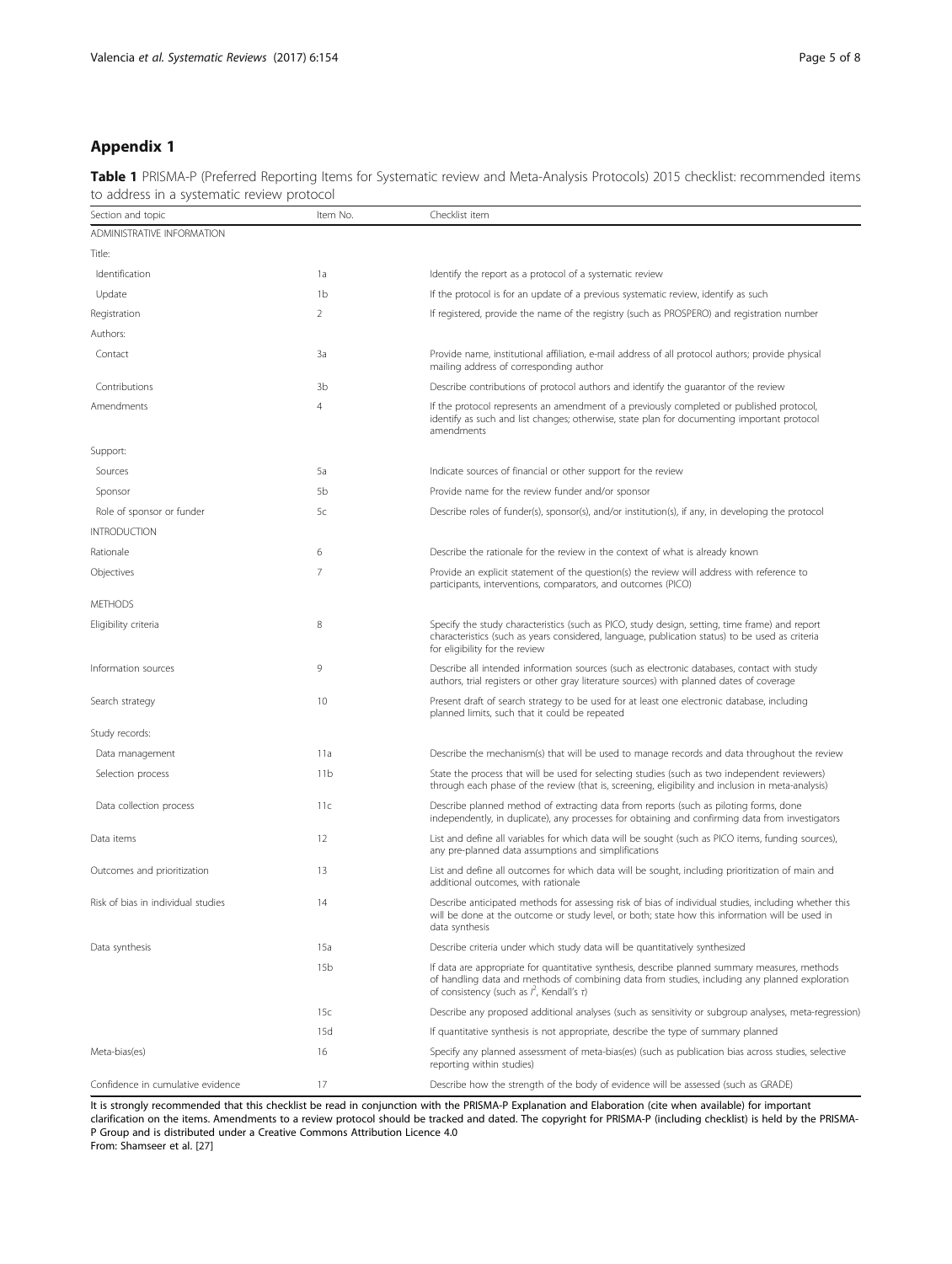## <span id="page-5-0"></span>Appendix 2 Search strategy PUBMED

Table 2 Pubmed

|                | Search # Search Strategy                                                                                                                                                                                                                                                                                                                                                                                                                                                                                                                                                                                                         |  |  |  |  |  |
|----------------|----------------------------------------------------------------------------------------------------------------------------------------------------------------------------------------------------------------------------------------------------------------------------------------------------------------------------------------------------------------------------------------------------------------------------------------------------------------------------------------------------------------------------------------------------------------------------------------------------------------------------------|--|--|--|--|--|
| $\overline{1}$ | "structural barriers"[all fields] OR "Structure near2 Barrier" OR "Cultural Characteristics"[Mesh] OR "Cross-Cultural Comparison"[Mesh]<br>OR "Hierarchy, Social"[Mesh] OR "Sociological Factors"[Mesh] OR "Social Marginalization"[Mesh] OR "Social near2 marginal*" OR<br>"social norms"[Mesh] OR "Social near2 Norms" OR "social class"[Mesh] OR "Social near2 Class"                                                                                                                                                                                                                                                         |  |  |  |  |  |
| 2              | "Sexism"[mesh] OR "gender inequality"[all fields] OR "gender inequity"[all fields] OR "gender inequity"[all fields] OR "gender<br>discrimination"[all fields] OR "Gender near2 Discriminat*" OR "racism"[Mesh] OR "minority stress"[all fields] OR "prejudice"[all fields] OR<br>"white privilege"[all fields] OR "social perception"[Mesh] OR "self concept"[Mesh] OR "self-concept"[all fields] OR "social discrimination"[Mesh]<br>OR "social disapproval"[all fields] OR ("perception"[Mesh] AND "social discriminat*"[Mesh]) OR "racial profiling"[all fields] OR "social<br>conformity"[Mesh] OR "social bias"[all fields] |  |  |  |  |  |
| 3              | "Attitude to Health"[Mesh] OR "Health Knowledge, Attitudes, Practice"[Mesh] OR "Patient Dropouts"[Mesh] OR "Patient Participat*"[Mesh] OR<br>"Patient Satisf*"[Mesh] OR "Patient near2 Satisfy*" OR "Patient Prefer*"[Mesh] OR "Patient near2 Prefer*" OR "Physician-Patient<br>Relations"[Mesh] OR "Practice Patterns, Physicians""[Mesh] OR "Medically Underserved Area"[Mesh] OR "Refus* to Treat"[Mesh] OR "Attitude<br>of Health Personnel"[Mesh] OR "Attitude of Health Work*" OR "Refus* to Treat"[Mesh]                                                                                                                  |  |  |  |  |  |
| $\overline{4}$ | "poverty"[Mesh] OR "poverty areas"[Mesh] OR "medical indigency"[Mesh] OR "low income"[all fields] OR "low-income"[all fields] OR<br>"Socioeconomic Factors"[Mesh] OR "low SES"[all fields] OR "unemploy*"[all fields] OR "under employed"[all fields] OR "under-employed"[all<br>fields] OR "indigent"[all fields] OR "indigen*"[all fields] OR "uninsur* patients"[all fields] OR "uninsur* patient"[all fields] OR "cost of ill*"[Mesh]<br>OR "health expen*"[Mesh]                                                                                                                                                            |  |  |  |  |  |
| 5              | "stigma*"[all fields] OR "social stigma"[Mesh] OR "Moral Development"[Mesh] OR "stereotypes"[all fields] OR "stereotyping"[Mesh]                                                                                                                                                                                                                                                                                                                                                                                                                                                                                                 |  |  |  |  |  |
| 6              | "Medical Marijuana"[Mesh] OR "medical cannabis"[tiab] OR "medical marijuana"[tiab]                                                                                                                                                                                                                                                                                                                                                                                                                                                                                                                                               |  |  |  |  |  |

## Web of Science

## Table 3 Web of Science

- #2 TS = (poverty) OR TS = (poverty areas) OR TS = (medical indigen\*) OR TS = (low income) OR TS = (low-income) OR TS = (Socioeconomic Factors) OR TS = (low SES) OR TS = (unemploy\*) OR TS = (under employ\*) OR TS = (under-employ\*) OR TS = (indigent) OR TS = (indigency) OR TS = (uninsured patients) OR TS = (uninsured patient) OR TS = (cost of illness) OR TS = (health expen\*)
- #3 TS = (Attitude to Health) OR TS = (Health Knowledge, Attitudes, Practice) OR TS = (Patient Dropouts) OR TS = (Patient Participat\*) OR TS = (Patient Satisfaction) OR TS = (Patient Preference) OR TS = (Physician-Patient Relations) OR TS = (Practice Patterns, Physicians') OR TS = (Medically Underserved Area) OR TS = (Refusal to Treat) OR TS = (Attitude of Health Personnel) OR TS = (Refus\* to Treat)
- #4 TS = (Sexism) OR TS = (gender inequality) OR TS = (gender inequity) OR TS = (gender inequity) OR TS = (gender discriminat\*) OR TS = (racism) OR TS = (minority stress) OR TS = (prejudice) OR TS = (white privilege) OR TS = (social perception) OR TS = (self concept) OR TS = (self-concept) OR TS = (social discriminat\*) OR TS = (social disapproval) OR TS = (perception AND social discriminat\*) OR TS = (racial profiling) OR TS = (social conformity) OR TS = (social bias)
- #5 TS = (structural barriers) OR TS = (Cultural Characteristics) OR TS = (Cross-Cultural Comparison) OR TS = (Hierarchy, Social) OR TS = (Sociological Factors) OR TS = (Social Marginalization) OR TS = (social norms) OR TS = (social class)

## CINAHL

#### Table 4 EbscoHOST CINAHL

| #1 | (MH "stigma") OR "social stigma*" OR "stereotypes" OR (MH "stereot*") |  |
|----|-----------------------------------------------------------------------|--|
|    |                                                                       |  |

- #2 (MH "poverty") OR (MH "poverty areas") OR "low income" OR (MH "Socioeconomic Factors") OR "low SES" OR (MH "unemploy\*") OR "under employ\*" OR (MH "indigent persons"OR (MH "medically uninsured") OR "uninsured patients" OR (MH "economic aspects of illness"} OR "cost of illness" OR "health expen\*
- #3 (MH "Attitude to Health") OR (MH "Health Knowledge") OR "Patient Dropouts" OR "Patient Participat\*" OR (MH "Patient Satisf\*") OR "patient preference" OR (MH "Physician-Patient Relations") OR (MH "Practice Patterns) OR (MH "Medically Underserved Area") OR (MH "Refus\* to Treat\*") OR (MH "Attitude of Health Personnel")
- #4 (MH "sex factor) OR (MH "race factors) OR (MH "Sexism") OR (MH "gender bias") OR "gender inequality" OR "gender inequity" OR "gender discriminat\*" OR (MH "racism") OR "minority stress" OR (MH "discriminat\*") OR (MH "prejudice") OR "white privilege" OR (MH "social attitudes") OR "social perception" OR (MH "self concept) OR "self-concept" OR "social discriminat\*" OR "social disapproval" OR (MH "perception") AND (MH "discrimination") OR "racial profiling" OR "racial factors" OR (MH "social conform\*") OR "social bias"
- #5 "structural barriers" OR "Cultural Characteristics" OR "Cross-Cultural Comparison"OR (MH "social environment") OR "social hierarchy" OR (MH "social isolation") OR "Sociological Factors" OR ("Social Marginal\*") OR (MH "social norms") OR (MH "social class")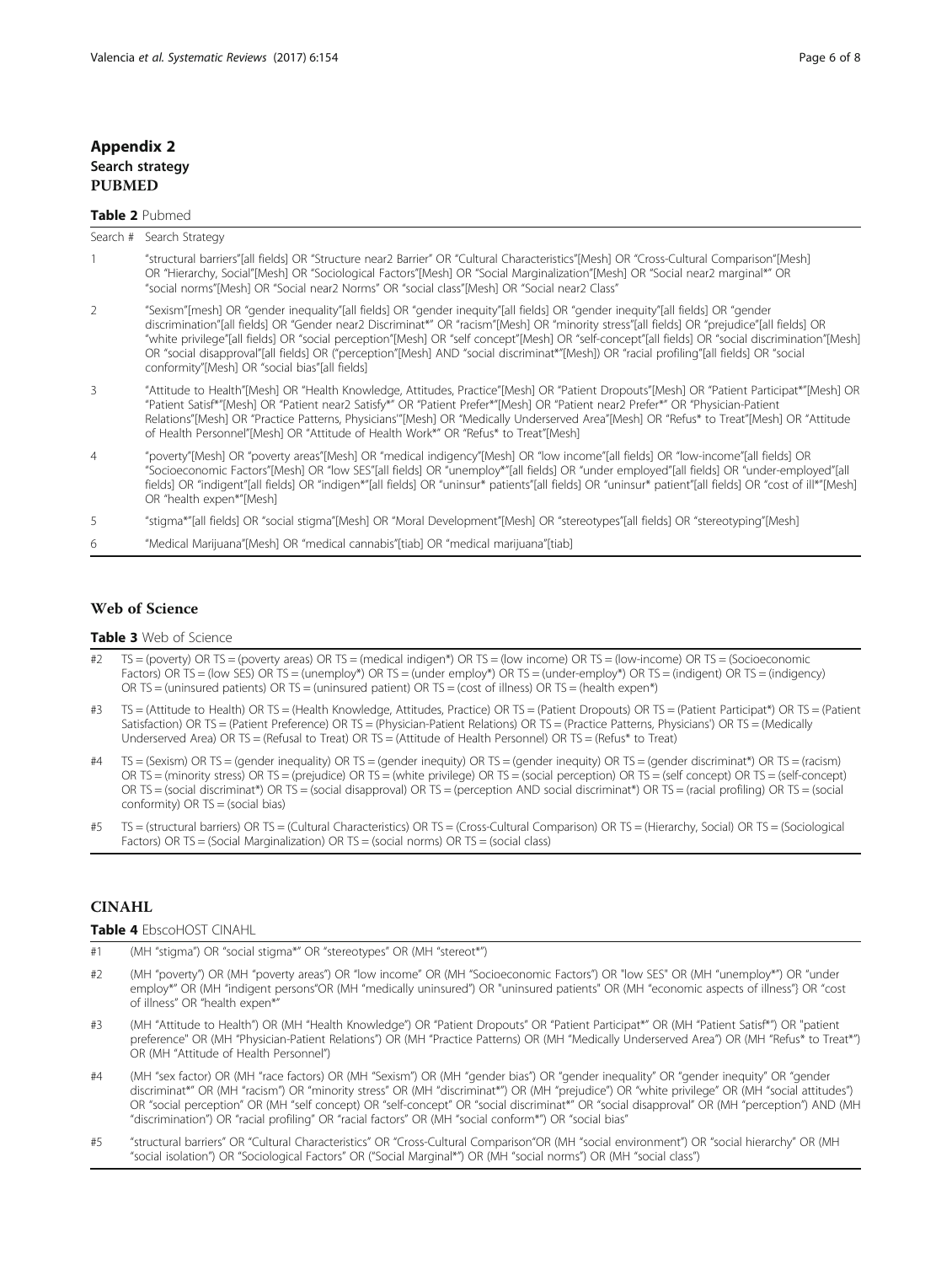## MEDLINE

#### Table 5 MEDLINE

- stigma.mp. or exp social stigma/or exp Moral Development/or stereotypes.mp. or exp stereotyping/
- #2 exp poverty/or exp poverty areas/or exp medical indigency/or low income.mp. or low-income.mp. or exp Socioeconomic Factors/or low SES.mp. or unemployment.mp. or under employed.mp. or under-employed.mp. or indigent.mp. or indigency.mp. or uninsured patients.mp. or uninsured patient.mp. or exp cost of illness/or exp health expenditures/
- #3 exp Attitude to Health/or exp Health Knowledge, Attitudes, Practice/or exp Patient Dropouts/or exp Patient Participation/or exp Patient Satisfaction/or exp Patient Preference/or exp Physician-Patient Relations/or exp Practice Patterns, Physicians/or exp Medically Underserved Area/or exp Refusal to Treat/or exp Attitude of Health Personnel/or exp Refusal to Treat/
- #4 exp Sexism/or gender inequality.mp. or gender inequity.mp. or gender inequity.mp. or gender discrimination.mp. or racism.mp. or minority stress.mp. or prejudice.mp. or white privilege.mp. or exp social perception/or exp self concept/or self-concept.mp. or exp social discrimination/or social disapproval.mp. or (exp perception/and exp social discrimination/) or racial profiling.mp. or exp social conformity/or social bias.mp. [mp = title, abstract, original title, name of substance word, subject heading word, keyword heading word, protocol supplementary concept word, rare disease supplementary concept word, unique identifier]
- #5 structural barriers.mp. or exp Cultural Characteristics/or exp Cross-Cultural Comparison/or exp Hierarchy, Social/or exp Sociological Factors/or exp Social Marginalization/or exp social norms/or exp social class/
- #6 exp medical marijuana/or medical marijuana.mp. or medical cannabis.mp.

## EMBASE

#### Table 6 FMBASE

- #1 'stigma'/exp OR 'social stigma'/de OR 'morality'/exp OR 'stereotypy'/exp OR 'stereotyping'/exp
- #2 'poverty'/exp OR 'poverty areas' OR 'medical indigency' OR 'low income'/exp OR 'lowest income group'/exp OR'Socioeconomic'/exp OR 'low SES' OR 'unemploy\*'/exp OR 'under employ\*' OR 'under-employ\*' OR 'indigent'/exp OR 'indigency' OR 'medic\* uninsur\*'/exp OR 'uninsured patients' OR 'uninsured patient' OR 'cost of ill\*'/exp OR 'health care cost'/exp
- #3 'attitude to health'/exp OR 'patient dropouts'/exp OR 'patient participat\*'/exp OR 'patient satisfy\*'/exp OR 'patient preference'/exp OR 'doctor patient relation'/exp OR 'clinical practice'/exp OR 'Medically Underserved Area' OR 'physician attitude'/exp OR 'health personnel attitude'/exp OR 'patient abandonment'/exp OR 'Refusal to Treat'
- #4 'Sexism'/exp OR 'gender bias'/exp OR 'gender inequality' OR 'gender inequity' OR 'gender discriminat\*' OR 'racism'/exp OR 'minority stress' OR 'prejudic\*' OR 'white privilege' OR 'perception'/exp OR 'social perception' OR 'self concept'/exp OR 'self-concept' OR 'social discriminat\*'/exp OR 'social disapproval' OR 'perceptive discriminat\*'/exp OR 'racial profil\*' OR 'social psychology' OR 'social conformity' OR 'social bias'
- #5 'structural barriers' OR 'structure near2 barrier' OR 'ethnic or racial aspects'/exp OR 'cultural factor'/exp OR 'social dominance'/exp OR 'social aspects and related phenomen\*'/exp OR 'social exclu\*'/exp OR 'Social Marginal\*' OR 'social norms' OR 'social norm'/exp OR 'social class'/exp

## PsycINFO

### Table 7 EbscoHost PsycINFO

- S1 DE "Stigma" OR TX "social stigma" OR DE "Stereotyped Attitudes" OR TX "stereotypes" OR TX "stereotyping" DE "Labeling"
- DE "poverty" OR DE poverty areas OR TX medical indigency OR TX "low income" OR DE "Socioeconomic status" OR TX "Socioeconomic Factors" OR TX "low SES" OR DE "lower income level" OR DE "unemployment" OR DE "under employed" OR DE "disadvantaged" OR DE "indigent" OR TX "indigency" OR TX "Medically Underserved Areas" OR DE "uninsured (health insurance)" OR DE "underinsured (health insurance)" OR TX "uninsured patient" OR DE "health care cost"
- S3 DE" health attitudes" OR DE "Drug usage attitudes" OR DE "client Participation" OR DE "client Satisfaction" OR DE "client attitudes" OR DE "clinical practice" OR TX "Refusal to Treat" OR DE "Health Personnel Attitudes OR DE "treatment barriers" OR DE "treatment dropouts"
- S4 DE "Sex Role Attitudes" OR TX "Sexism" OR DE "gender equality" OR TX "gender inequality" OR TX "gender inequity" OR TX "gender discrimination" OR DE "racism" OR DE "social stress" OR TX "minority stress" OR DE "prejudice" OR TX "white privilege" OR DE "social perception" OR DE "self-concept" OR DE "social discrimination" OR TX "social disapproval" OR (DE "perception" AND "social discrimination") OR DE "criminal profiling" OR TX "racial profiling" OR TX "social conformity" OR TX "social bias"
- S5 TX "structural barriers" OR DE "Cross cultural treatment" OR DE "Cross Cultural Differences"OR DE "Dominance Hierarchy" OR DE "sociocultural factors" OR TX "Social Marginalization" OR DE "Marginalization" OR DE "Social Acceptance" OR DE "social approval" OR DE "social norms" OR DE "Social issues" OR DE "social class"